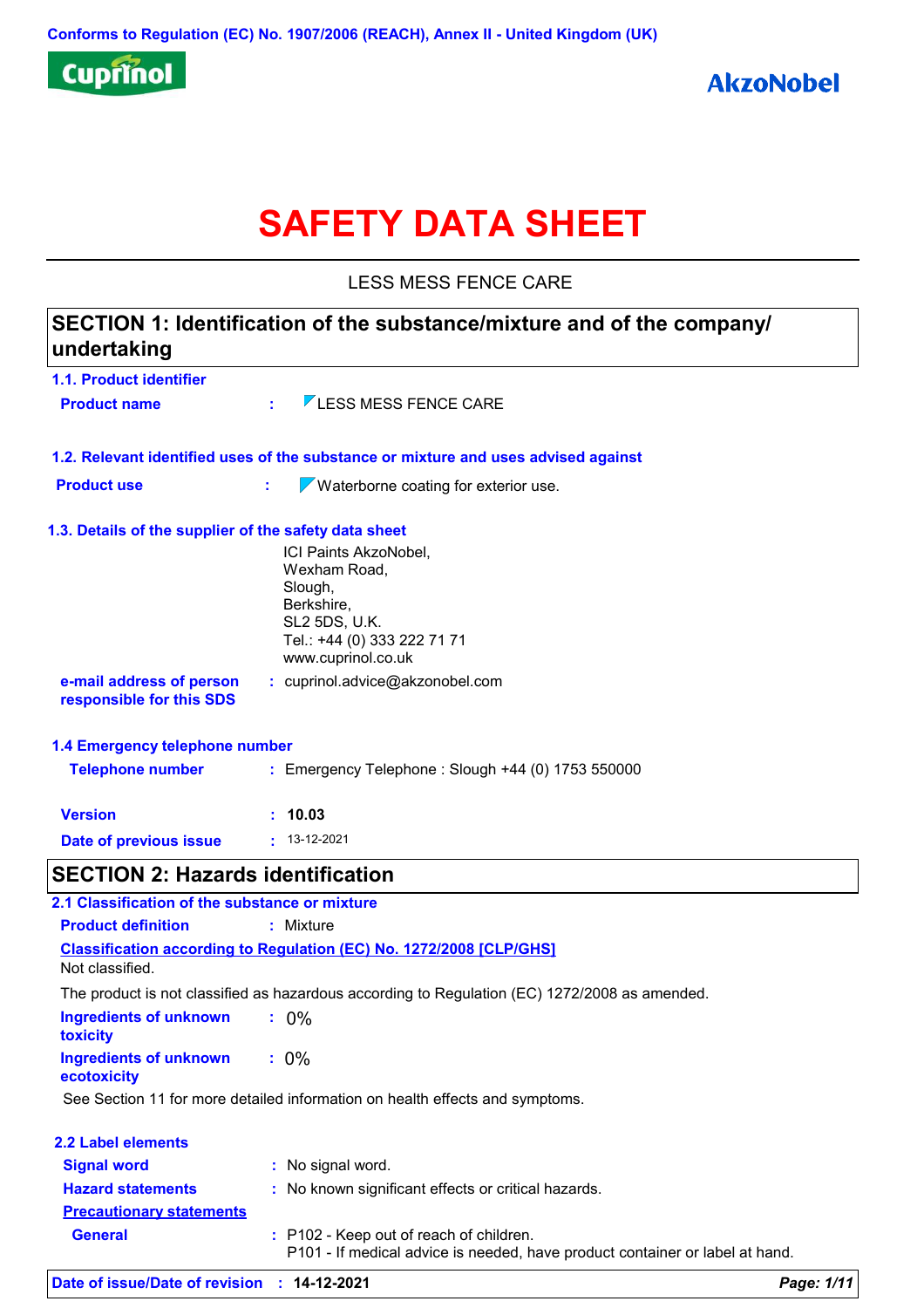| <b>SECTION 2: Hazards identification</b>                                                                                     |  |  |
|------------------------------------------------------------------------------------------------------------------------------|--|--|
| : P262 - Do not get in eyes, on skin, or on clothing.                                                                        |  |  |
| : P312 - Call a doctor if you feel unwell.                                                                                   |  |  |
| : Not applicable.                                                                                                            |  |  |
| : P501 - Dispose of contents and container in accordance with all local, regional,<br>national or international regulations. |  |  |
| : Contains C(M)IT/MIT(3:1). May produce an allergic reaction.                                                                |  |  |
| : Not applicable.                                                                                                            |  |  |
| <b>Special packaging requirements</b>                                                                                        |  |  |
| : Not applicable.                                                                                                            |  |  |
| : Not applicable.                                                                                                            |  |  |
|                                                                                                                              |  |  |
| : This mixture does not contain any substances that are assessed to be a PBT or a<br>vPvB.                                   |  |  |
| : None known.                                                                                                                |  |  |
|                                                                                                                              |  |  |

### **SECTION 3: Composition/information on ingredients**

#### **3.2 Mixtures :** Mixture

There are no ingredients present which, within the current knowledge of the supplier and in the concentrations applicable, are classified as hazardous to health or the environment, are PBTs, vPvBs or Substances of equivalent concern, or have been assigned a workplace exposure limit and hence require reporting in this section.

### **SECTION 4: First aid measures**

### **4.1 Description of first aid measures**

| <b>General</b>                    | : In all cases of doubt, or when symptoms persist, seek medical attention. Never give<br>anything by mouth to an unconscious person. If unconscious, place in recovery<br>position and seek medical advice. |
|-----------------------------------|-------------------------------------------------------------------------------------------------------------------------------------------------------------------------------------------------------------|
| <b>Eye contact</b>                | : Remove contact lenses, irrigate copiously with clean, fresh water, holding the<br>eyelids apart for at least 10 minutes and seek immediate medical advice.                                                |
| <b>Inhalation</b>                 | : Remove to fresh air. Keep person warm and at rest. If not breathing, if breathing is<br>irregular or if respiratory arrest occurs, provide artificial respiration or oxygen by<br>trained personnel.      |
| <b>Skin contact</b>               | : Remove contaminated clothing and shoes. Wash skin thoroughly with soap and<br>water or use recognised skin cleanser. Do NOT use solvents or thinners.                                                     |
| <b>Ingestion</b>                  | : If swallowed, seek medical advice immediately and show the container or label.<br>Keep person warm and at rest. Do NOT induce vomiting.                                                                   |
| <b>Protection of first-aiders</b> | : No action shall be taken involving any personal risk or without suitable training.                                                                                                                        |

### **4.2 Most important symptoms and effects, both acute and delayed**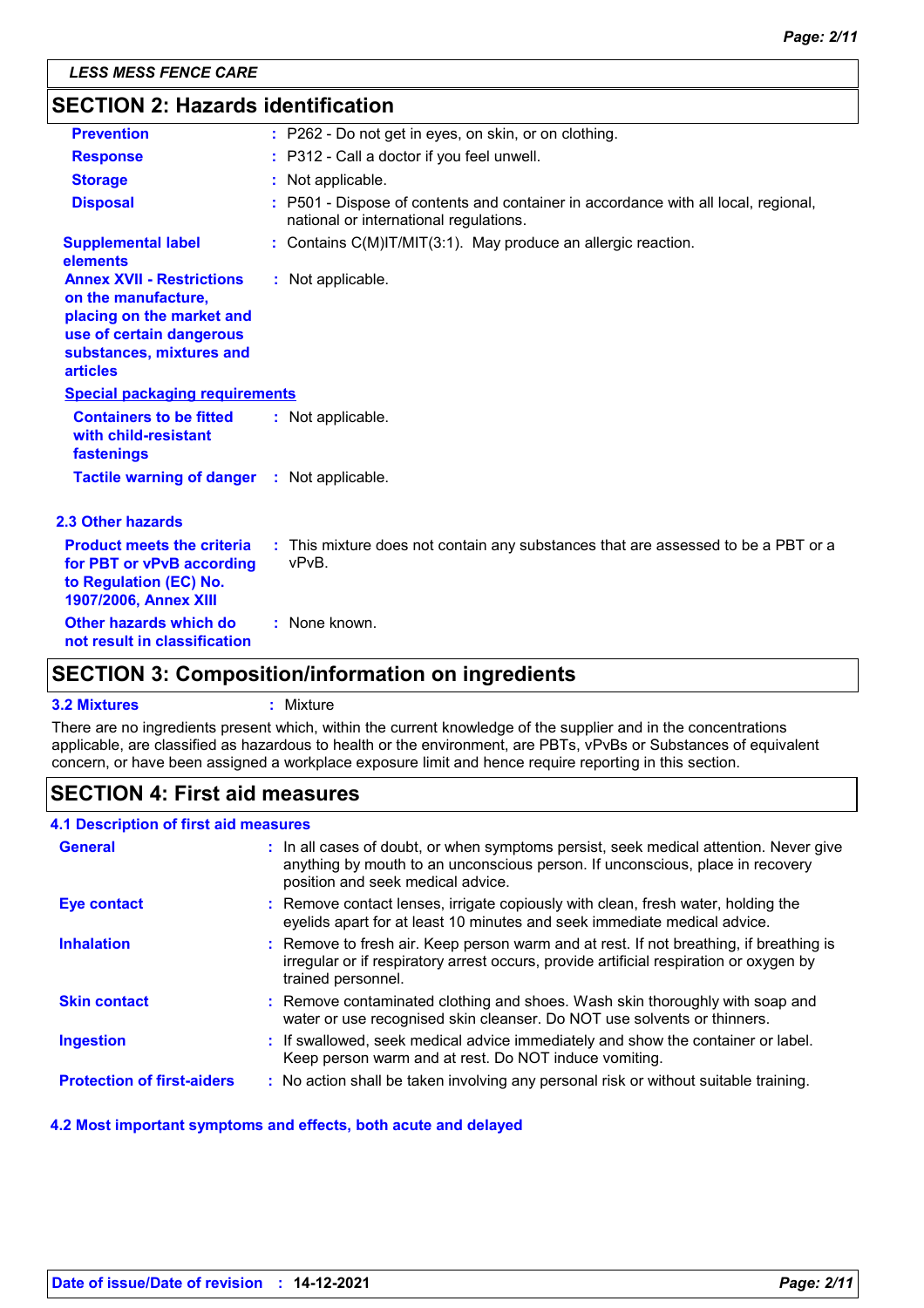### **SECTION 4: First aid measures**

There are no data available on the mixture itself. The product is not classified as hazardous according to Regulation (EC) 1272/2008 as amended.

If splashed in the eyes, the liquid may cause irritation and reversible damage. This takes into account, where known, delayed and immediate effects and also chronic effects of components from short-term and long-term exposure by oral, inhalation and dermal routes of exposure and eye contact.

Contains C(M)IT/MIT(3:1). May produce an allergic reaction.

#### **4.3 Indication of any immediate medical attention and special treatment needed**

| <b>Notes to physician</b>  | : Treat symptomatically. Contact poison treatment specialist immediately if large<br>quantities have been ingested or inhaled. |
|----------------------------|--------------------------------------------------------------------------------------------------------------------------------|
| <b>Specific treatments</b> | No specific treatment.                                                                                                         |

See toxicological information (Section 11)

| <b>SECTION 5: Firefighting measures</b>                |                                                                                                                              |  |
|--------------------------------------------------------|------------------------------------------------------------------------------------------------------------------------------|--|
| 5.1 Extinguishing media                                |                                                                                                                              |  |
| <b>Suitable extinguishing</b><br>media                 | : Recommended: alcohol-resistant foam, $CO2$ , powders, water spray.                                                         |  |
| <b>Unsuitable extinguishing</b><br>media               | : Do not use water jet.                                                                                                      |  |
|                                                        | 5.2 Special hazards arising from the substance or mixture                                                                    |  |
| <b>Hazards from the</b><br>substance or mixture        | : Fire will produce dense black smoke. Exposure to decomposition products may<br>cause a health hazard.                      |  |
| <b>Hazardous combustion</b><br>products                | : Decomposition products may include the following materials: carbon monoxide,<br>carbon dioxide, smoke, oxides of nitrogen. |  |
| 5.3 Advice for firefighters                            |                                                                                                                              |  |
| <b>Special protective actions</b><br>for fire-fighters | : Cool closed containers exposed to fire with water. Do not release runoff from fire to<br>drains or watercourses.           |  |

#### **Special protective equipment for fire-fighters :** Appropriate breathing apparatus may be required.

### **SECTION 6: Accidental release measures**

|                                                                | 6.1 Personal precautions, protective equipment and emergency procedures                                                                                                                                                                                                            |
|----------------------------------------------------------------|------------------------------------------------------------------------------------------------------------------------------------------------------------------------------------------------------------------------------------------------------------------------------------|
| For non-emergency<br>personnel                                 | : Avoid breathing vapour or mist. Refer to protective measures listed in sections 7<br>and $8.$                                                                                                                                                                                    |
|                                                                | For emergency responders : If specialised clothing is required to deal with the spillage, take note of any<br>information in Section 8 on suitable and unsuitable materials. See also the<br>information in "For non-emergency personnel".                                         |
| <b>6.2 Environmental</b><br>precautions                        | : Do not allow to enter drains or watercourses. If the product contaminates lakes,<br>rivers, or sewers, inform the appropriate authorities in accordance with local<br>regulations.                                                                                               |
| 6.3 Methods and material<br>for containment and<br>cleaning up | : Contain and collect spillage with non-combustible, absorbent material e.g. sand,<br>earth, vermiculite or diatomaceous earth and place in container for disposal<br>according to local regulations (see Section 13). Preferably clean with a detergent.<br>Avoid using solvents. |
| <b>6.4 Reference to other</b><br><b>sections</b>               | : See Section 1 for emergency contact information.<br>See Section 8 for information on appropriate personal protective equipment.<br>See Section 13 for additional waste treatment information.                                                                                    |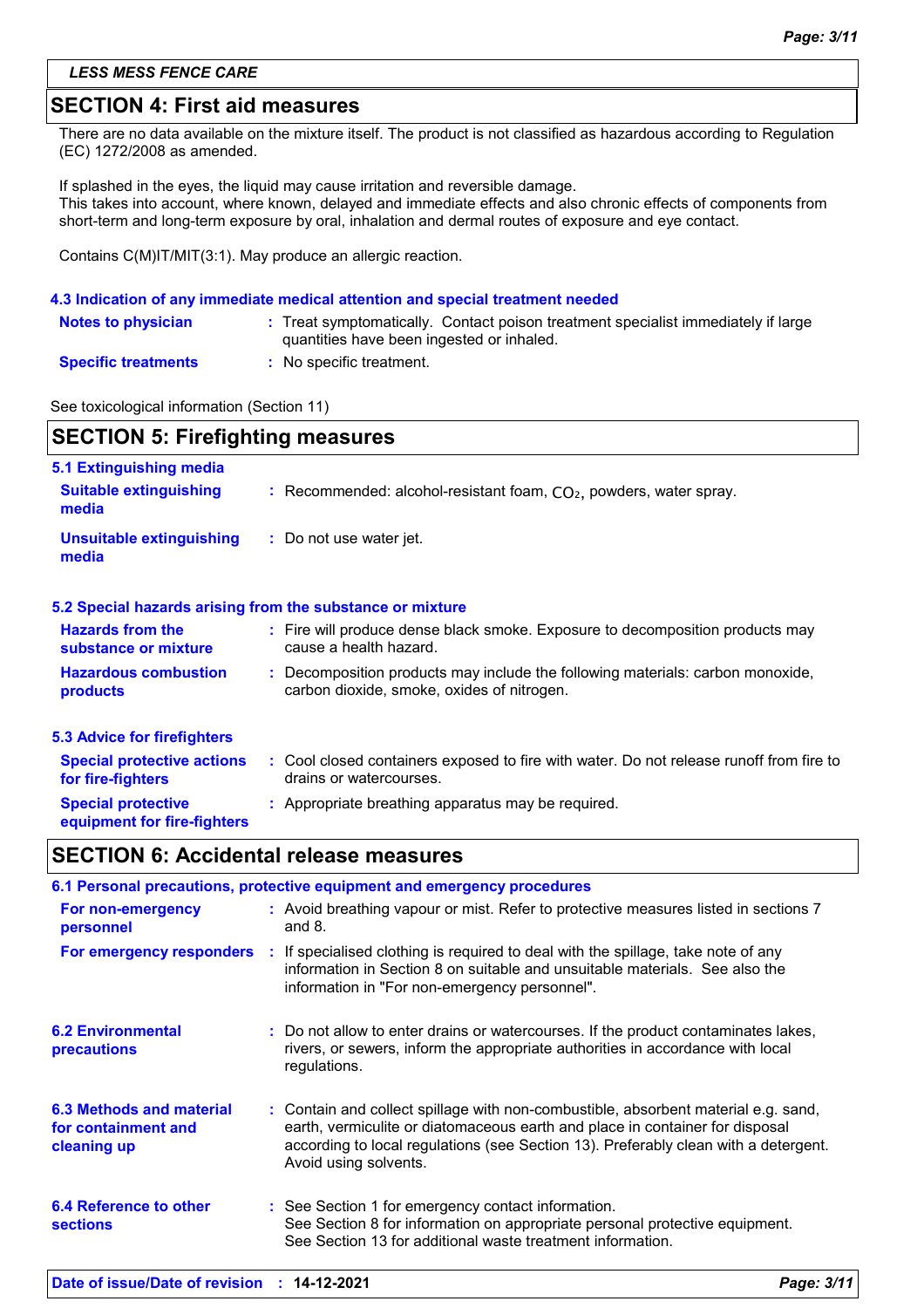### **SECTION 7: Handling and storage**

The information in this section contains generic advice and guidance. The list of Identified Uses in Section 1 should be consulted for any available use-specific information provided in the Exposure Scenario(s).

| <b>7.1 Precautions for safe</b><br>handling | : Avoid contact with skin and eyes. Avoid inhalation of vapour, spray or mist.<br>Eating, drinking and smoking should be prohibited in areas where this material is<br>handled, stored and processed.<br>Put on appropriate personal protective equipment (see Section 8).<br>Never use pressure to empty. Container is not a pressure vessel.<br>Always keep in containers made from the same material as the original one.<br>Comply with the health and safety at work laws.<br>Do not allow to enter drains or watercourses. |
|---------------------------------------------|----------------------------------------------------------------------------------------------------------------------------------------------------------------------------------------------------------------------------------------------------------------------------------------------------------------------------------------------------------------------------------------------------------------------------------------------------------------------------------------------------------------------------------|
|                                             |                                                                                                                                                                                                                                                                                                                                                                                                                                                                                                                                  |

#### **7.2 Conditions for safe storage, including any incompatibilities**

Store in accordance with local regulations.

#### **Notes on joint storage**

Keep away from: oxidising agents, strong alkalis, strong acids.

#### **Additional information on storage conditions**

Store in a dry, cool and well-ventilated area. Keep container tightly closed.

No smoking. Prevent unauthorised access. Containers that have been opened must be carefully resealed and kept upright to prevent leakage.

| 7.3 Specific end use(s) |
|-------------------------|
|-------------------------|

**Recommendations : Industrial sector specific : solutions** : Not available. : Not available.

### **SECTION 8: Exposure controls/personal protection**

The information in this section contains generic advice and guidance. Information is provided based on typical anticipated uses of the product. Additional measures might be required for bulk handling or other uses that could significantly increase worker exposure or environmental releases.

#### **8.1 Control parameters**

**Occupational exposure limits**

No exposure limit value known.

**Recommended monitoring procedures :** If this product contains ingredients with exposure limits, personal, workplace atmosphere or biological monitoring may be required to determine the effectiveness of the ventilation or other control measures and/or the necessity to use respiratory protective equipment. Reference should be made to monitoring standards, such as the following: European Standard EN 689 (Workplace atmospheres - Guidance for the assessment of exposure by inhalation to chemical agents for comparison with limit values and measurement strategy) European Standard EN 14042 (Workplace atmospheres - Guide for the application and use of procedures for the assessment of exposure to chemical and biological agents) European Standard EN 482 (Workplace atmospheres - General requirements for the performance of procedures for the measurement of chemical agents) Reference to national guidance documents for methods for the determination of hazardous substances will also be required.

#### **DNELs/DMELs**

No DNELs/DMELs available.

#### **PNECs**

No PNECs available

#### **8.2 Exposure controls**

### **Appropriate engineering controls**

**:** Provide adequate ventilation. Where reasonably practicable, this should be achieved by the use of local exhaust ventilation and good general extraction.

**Individual protection measures**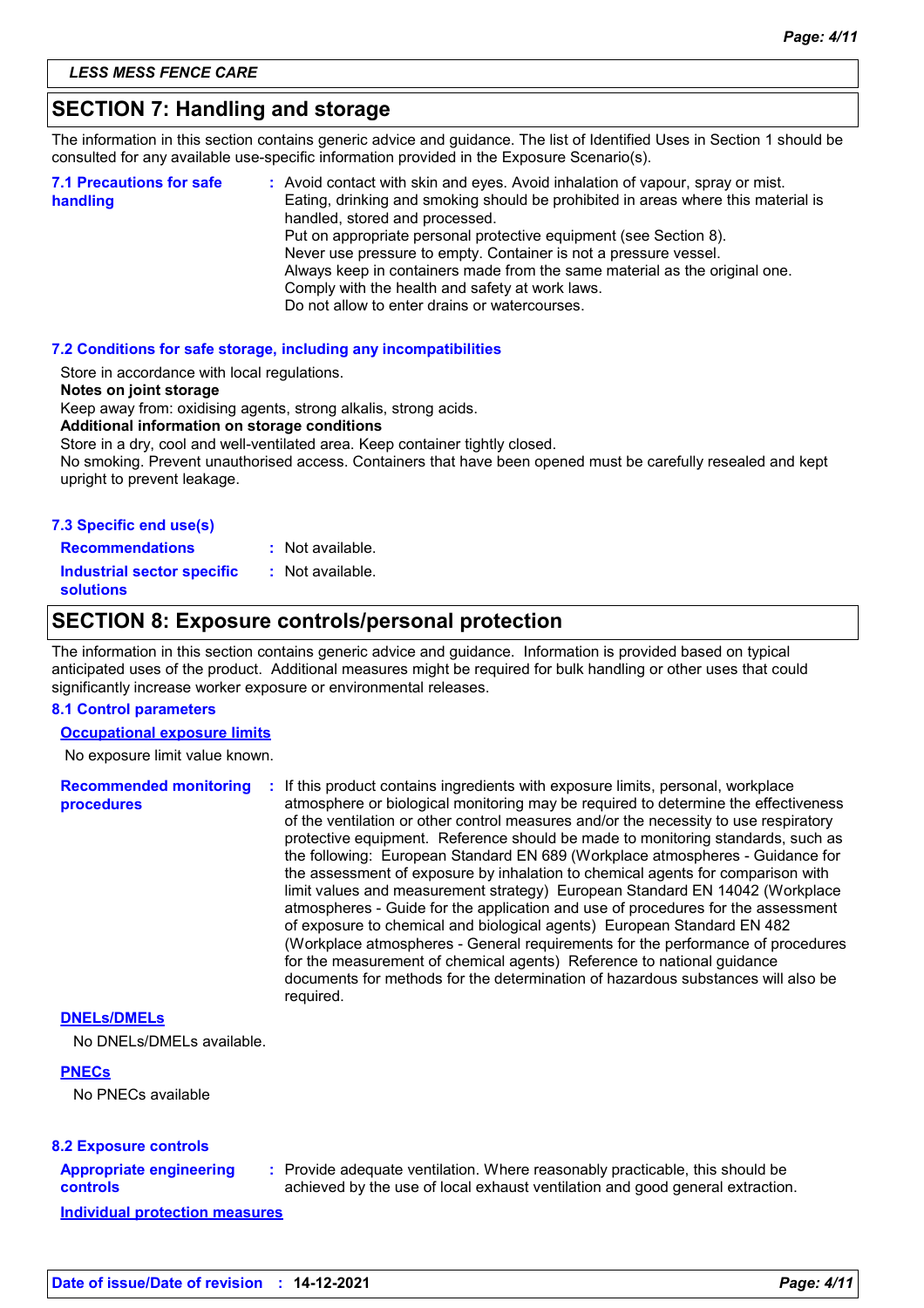## **SECTION 8: Exposure controls/personal protection**

| <b>Hygiene measures</b>                          | : Wash hands, forearms and face thoroughly after handling chemical products, before<br>eating, smoking and using the lavatory and at the end of the working period.<br>Appropriate techniques should be used to remove potentially contaminated clothing.<br>Wash contaminated clothing before reusing. Ensure that eyewash stations and<br>safety showers are close to the workstation location.                                                                                                                                                                                                                                                                                       |
|--------------------------------------------------|-----------------------------------------------------------------------------------------------------------------------------------------------------------------------------------------------------------------------------------------------------------------------------------------------------------------------------------------------------------------------------------------------------------------------------------------------------------------------------------------------------------------------------------------------------------------------------------------------------------------------------------------------------------------------------------------|
| <b>Eye/face protection</b>                       | : Use safety eyewear designed to protect against splash of liquids.                                                                                                                                                                                                                                                                                                                                                                                                                                                                                                                                                                                                                     |
| <b>Skin protection</b><br><b>Hand protection</b> |                                                                                                                                                                                                                                                                                                                                                                                                                                                                                                                                                                                                                                                                                         |
| <b>Gloves</b>                                    | : When prolonged or frequently repeated contact may occur, a glove with a protection<br>class of 6 (breakthrough time >480 minutes according to EN374) is recommended.<br>Recommended gloves: Viton ® or Nitrile, thickness ≥ 0.38 mm.<br>When only brief contact is expected, a glove with protection class of 2 or higher<br>(breakthrough time > 30 minutes according to EN374) is recommended.<br>Recommended gloves: Nitrile, thickness ≥ 0.12 mm.<br>Gloves should be replaced regularly and if there is any sign of damage to the glove<br>material.                                                                                                                             |
|                                                  | The performance or effectiveness of the glove may be reduced by physical/chemical<br>damage and poor maintenance.                                                                                                                                                                                                                                                                                                                                                                                                                                                                                                                                                                       |
| <b>Body protection</b>                           | : Not applicable.                                                                                                                                                                                                                                                                                                                                                                                                                                                                                                                                                                                                                                                                       |
| <b>Other skin protection</b>                     | : Appropriate footwear and any additional skin protection measures should be<br>selected based on the task being performed and the risks involved and should be<br>approved by a specialist before handling this product.                                                                                                                                                                                                                                                                                                                                                                                                                                                               |
| <b>Respiratory protection</b>                    | : Usually no respiratory protection required.                                                                                                                                                                                                                                                                                                                                                                                                                                                                                                                                                                                                                                           |
|                                                  | Respiratory protection in case of dust or spray mist formation. (particle filter EN143<br>type $P2$ ).                                                                                                                                                                                                                                                                                                                                                                                                                                                                                                                                                                                  |
|                                                  | Respiratory protection in case of vapour formation. (half mask with combination filter<br>A2-P2 till concentrations of 0,5 Vol%.).                                                                                                                                                                                                                                                                                                                                                                                                                                                                                                                                                      |
|                                                  | OLD LEAD-BASED PAINTS:                                                                                                                                                                                                                                                                                                                                                                                                                                                                                                                                                                                                                                                                  |
|                                                  | When surfaces are to be prepared for painting, account should be taken of the<br>age of the property and the possibility that lead-pigmented paint might be present.<br>There is a possibility that ingestion or inhalation of scrapings or dust arising from<br>the preparation work could cause health effects. As a working rule you should<br>assume that this will be the case if the age of the property is pre 1960.                                                                                                                                                                                                                                                             |
|                                                  | Where possible wet sanding or chemical stripping methods should be used with<br>surfaces of this type to avoid the creation of dust. When dry sanding cannot be<br>avoided, and effective local exhaust ventilation is not available, it is recommended<br>that a dust respirator is worn, that is approved for use with lead dusts, and its type<br>selected on the basis of the COSHH assessment, taking into account the<br>Workplace Exposure Limit for lead in air. Furthermore, steps should be taken to<br>ensure containment of the dusts created, and that all practicable measures are<br>taken to clean up thoroughly all deposits of dusts in and around the affected area. |
|                                                  | Respiratory protection in case of dust or spray mist formation. (particle filter<br>EN143 type P2) Respiratory protection in case of vapour formation. (half mask<br>with combination filter A2-P2 til concentrations of 0,5 Vol%.)                                                                                                                                                                                                                                                                                                                                                                                                                                                     |
|                                                  | The current Control of Lead at Work Regulations approved code of practice<br>should be consulted for advice on protective clothing and personal hygiene<br>precautions. Care should also be taken to exclude visitors, members of the<br>household and especially children from the affected area, during the actual work<br>and the subsequent clean up operations. All scrapings, dust, etc. should be<br>disposed of by the professional painting contractor as Hazardous Waste.                                                                                                                                                                                                     |
|                                                  | Extra precautions will also need to be taken when burning off old lead-based<br>paints because fumes containing lead will be produced. It is recommended that a<br>respirator, approved for use with particulate fumes of lead is selected on the basis<br>of the COSHH assessment, taking into account the Workplace Exposure Limit for<br>lead in air. Similar precautions to those given above about sanding should be taken                                                                                                                                                                                                                                                         |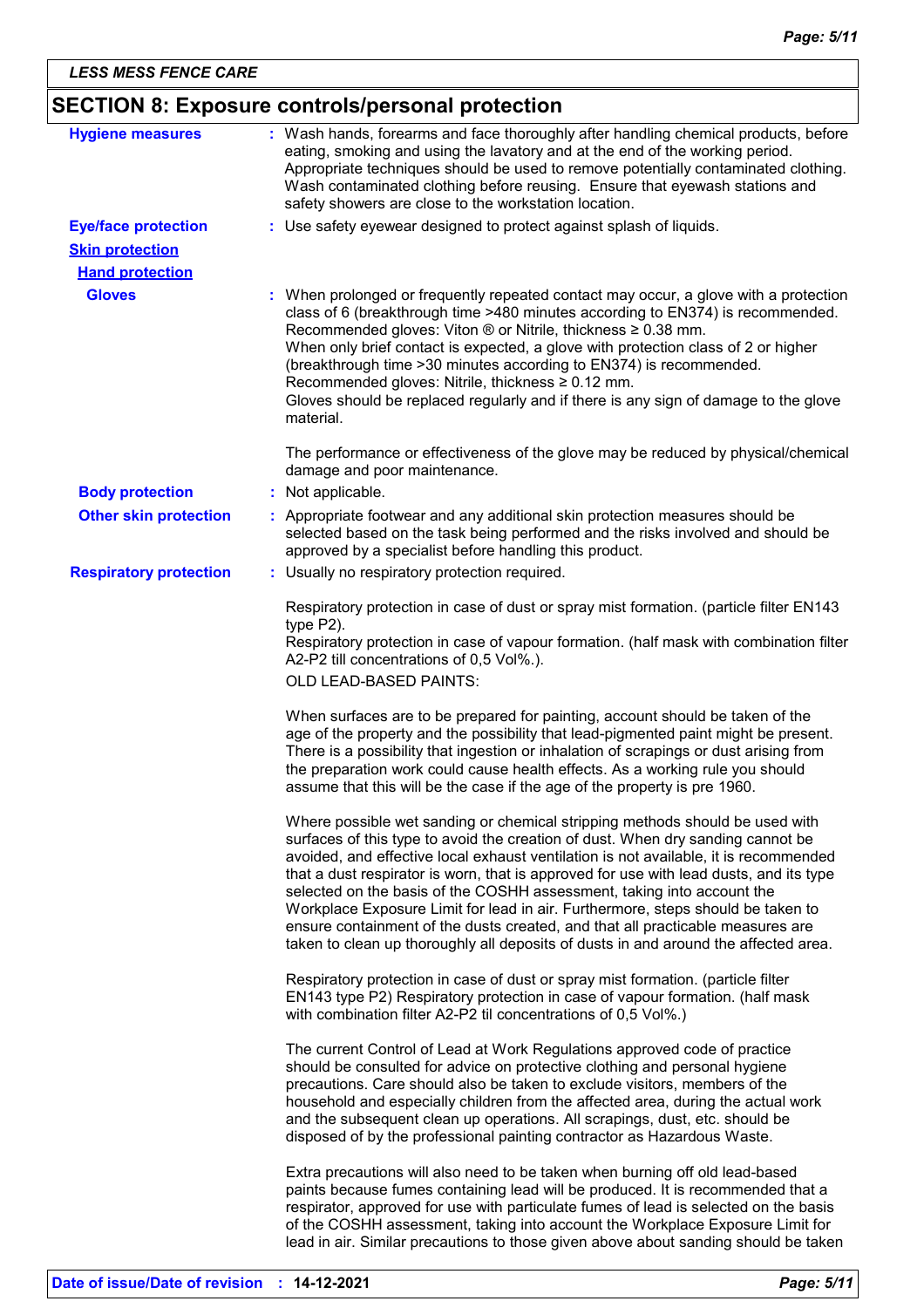### *LESS MESS FENCE CARE*

### **SECTION 8: Exposure controls/personal protection**

with reference to protective clothing, disposal of scrapings and dusts, and exclusion of other personnel and especially children from the building during actual work and the subsequent clean up operations.

Avoid the inhalation of dust. Wear suitable face mask if dry sanding. Special precautions should be taken during surface preparation of pre-1960s paint surfaces over wood and metal as they may contain harmful lead.

| <b>Environmental exposure</b> | : Do not allow to enter drains or watercourses. |
|-------------------------------|-------------------------------------------------|
| controls                      |                                                 |

### **SECTION 9: Physical and chemical properties**

| 9.1. Information on basic physical and chemical properties |                                                          |
|------------------------------------------------------------|----------------------------------------------------------|
| <b>Appearance</b>                                          |                                                          |
| <b>Physical state</b>                                      | : Liquid.                                                |
| <b>Colour</b>                                              | : Various: See label.                                    |
| <b>Odour</b>                                               | : Not available.                                         |
| <b>Odour threshold</b>                                     | : Not available.                                         |
| pH                                                         | : 8,5 [Conc. (% w/w): 100%]                              |
| <b>Melting point/freezing point</b>                        | : Not available.                                         |
| Initial boiling point and boiling<br>range                 | : 100°C                                                  |
| <b>Flash point</b>                                         | : Not applicable.                                        |
| <b>Evaporation rate</b>                                    | : Not available.                                         |
| <b>Upper/lower flammability or</b><br>explosive limits     | : Not available.                                         |
| <b>Vapour pressure</b>                                     | : Not available.                                         |
| <b>Vapour density</b>                                      | : Not available.                                         |
| <b>Relative density</b>                                    | : 1,018                                                  |
| <b>Solubility(ies)</b>                                     | : Easily soluble in the following materials: cold water. |
| <b>Partition coefficient: n-octanol/</b><br>water          | : Not available.                                         |
| <b>Auto-ignition temperature</b>                           | : Not available.                                         |
| <b>Decomposition temperature</b>                           | : Not available.                                         |
| <b>Viscosity</b>                                           | Kinematic (room temperature): 6,89 cm <sup>2</sup> /s    |
| <b>Explosive properties</b>                                | : Not available.                                         |
| <b>Oxidising properties</b>                                | : Not available.                                         |
| 9.2. Other information                                     |                                                          |
| <b>Solubility in water</b>                                 | : Not available.                                         |

### **SECTION 10: Stability and reactivity**

| <b>10.1 Reactivity</b>                            | : No specific test data related to reactivity available for this product or its ingredients. |
|---------------------------------------------------|----------------------------------------------------------------------------------------------|
| <b>10.2 Chemical stability</b>                    | : Stable under recommended storage and handling conditions (see Section 7).                  |
| <b>10.3 Possibility of</b><br>hazardous reactions | : Under normal conditions of storage and use, hazardous reactions will not occur.            |
| <b>10.4 Conditions to avoid</b>                   | : When exposed to high temperatures may produce hazardous decomposition<br>products.         |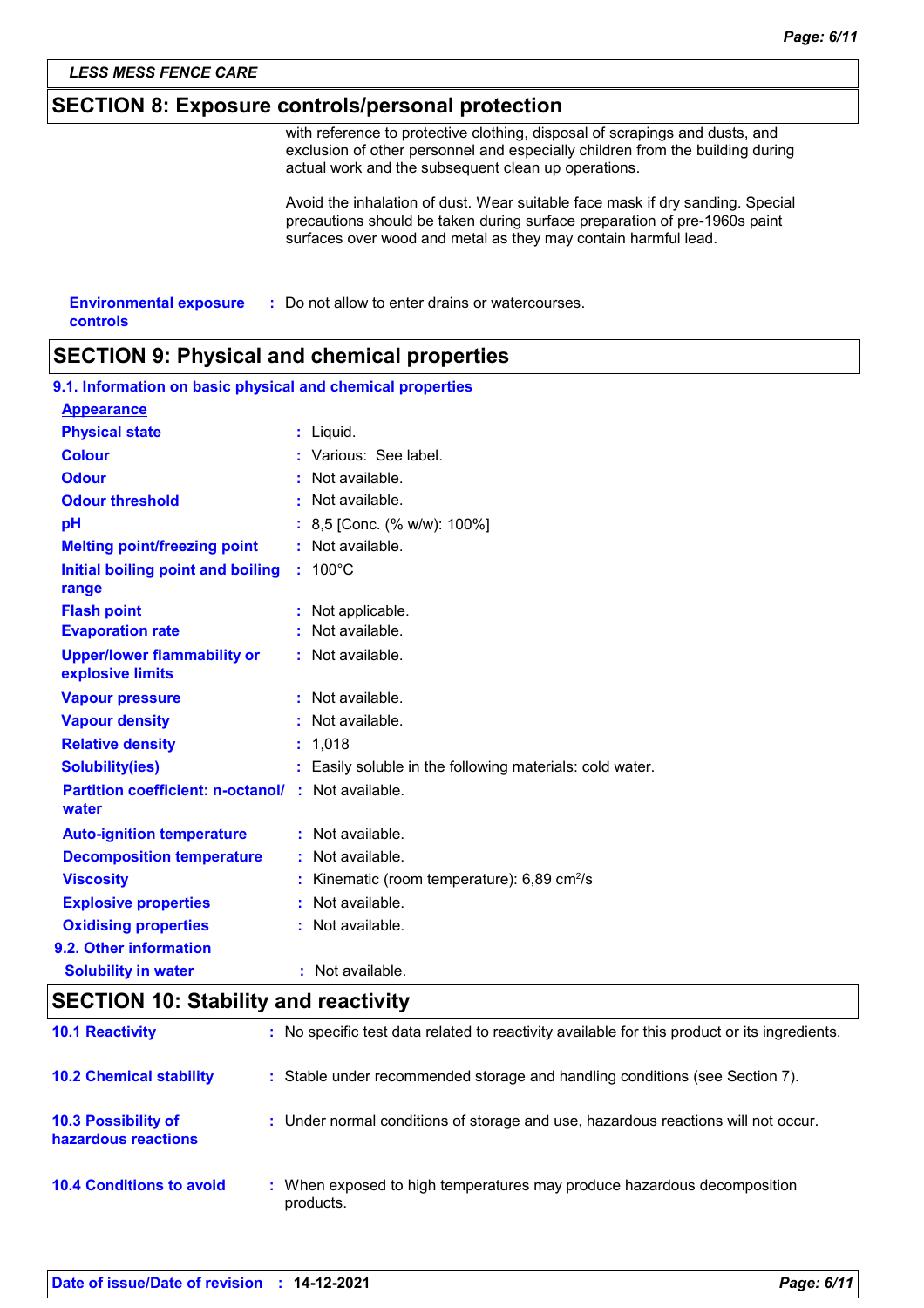### **SECTION 10: Stability and reactivity**

| <b>10.5 Incompatible materials</b>              | : Keep away from the following materials to prevent strong exothermic reactions:<br>oxidising agents, strong alkalis, strong acids. |
|-------------------------------------------------|-------------------------------------------------------------------------------------------------------------------------------------|
| <b>10.6 Hazardous</b><br>decomposition products | : Decomposition products may include the following materials: carbon monoxide,<br>carbon dioxide, smoke, oxides of nitrogen.        |

### **SECTION 11: Toxicological information**

#### **11.1 Information on toxicological effects**

There are no data available on the mixture itself. The product is not classified as hazardous according to Regulation (EC) 1272/2008 as amended.

If splashed in the eyes, the liquid may cause irritation and reversible damage. This takes into account, where known, delayed and immediate effects and also chronic effects of components from short-term and long-term exposure by oral, inhalation and dermal routes of exposure and eye contact.

Contains C(M)IT/MIT(3:1). May produce an allergic reaction.

| <b>Acute toxicity</b>                                     |                    |
|-----------------------------------------------------------|--------------------|
| <b>Conclusion/Summary</b>                                 | $:$ Not available  |
| <b>Acute toxicity estimates</b>                           |                    |
| N/A                                                       |                    |
| <b>Irritation/Corrosion</b>                               |                    |
| <b>Conclusion/Summary</b>                                 | $:$ Not available  |
| <b>Sensitisation</b>                                      |                    |
| <b>Conclusion/Summary</b>                                 | $:$ Not available. |
| <b>Mutagenicity</b>                                       |                    |
| <b>Conclusion/Summary</b>                                 | : Not available.   |
| <b>Carcinogenicity</b>                                    |                    |
| <b>Conclusion/Summary</b>                                 | $:$ Not available  |
| <b>Reproductive toxicity</b>                              |                    |
| <b>Conclusion/Summary</b>                                 | : Not available.   |
| <b>Teratogenicity</b>                                     |                    |
| <b>Conclusion/Summary</b>                                 | $:$ Not available. |
| <b>Specific target organ toxicity (single exposure)</b>   |                    |
| Not available.                                            |                    |
| <b>Specific target organ toxicity (repeated exposure)</b> |                    |
| Not available.                                            |                    |
| <b>Aspiration hazard</b>                                  |                    |
| Not available.                                            |                    |

#### **Other information :** : Not available.

### **SECTION 12: Ecological information**

#### **12.1 Toxicity**

There are no data available on the mixture itself. Do not allow to enter drains or watercourses.

The mixture has been assessed following the summation method of the CLP Regulation (EC) No 1272/2008 and is not classified as hazardous to the environment.

**Conclusion/Summary :** Not available.

| <b>12.2 Persistence and degradability</b> |                  |  |
|-------------------------------------------|------------------|--|
| <b>Conclusion/Summary</b>                 | : Not available. |  |

| Date of issue/Date of revision : 14-12-2021 | Page: 7/11 |
|---------------------------------------------|------------|
|---------------------------------------------|------------|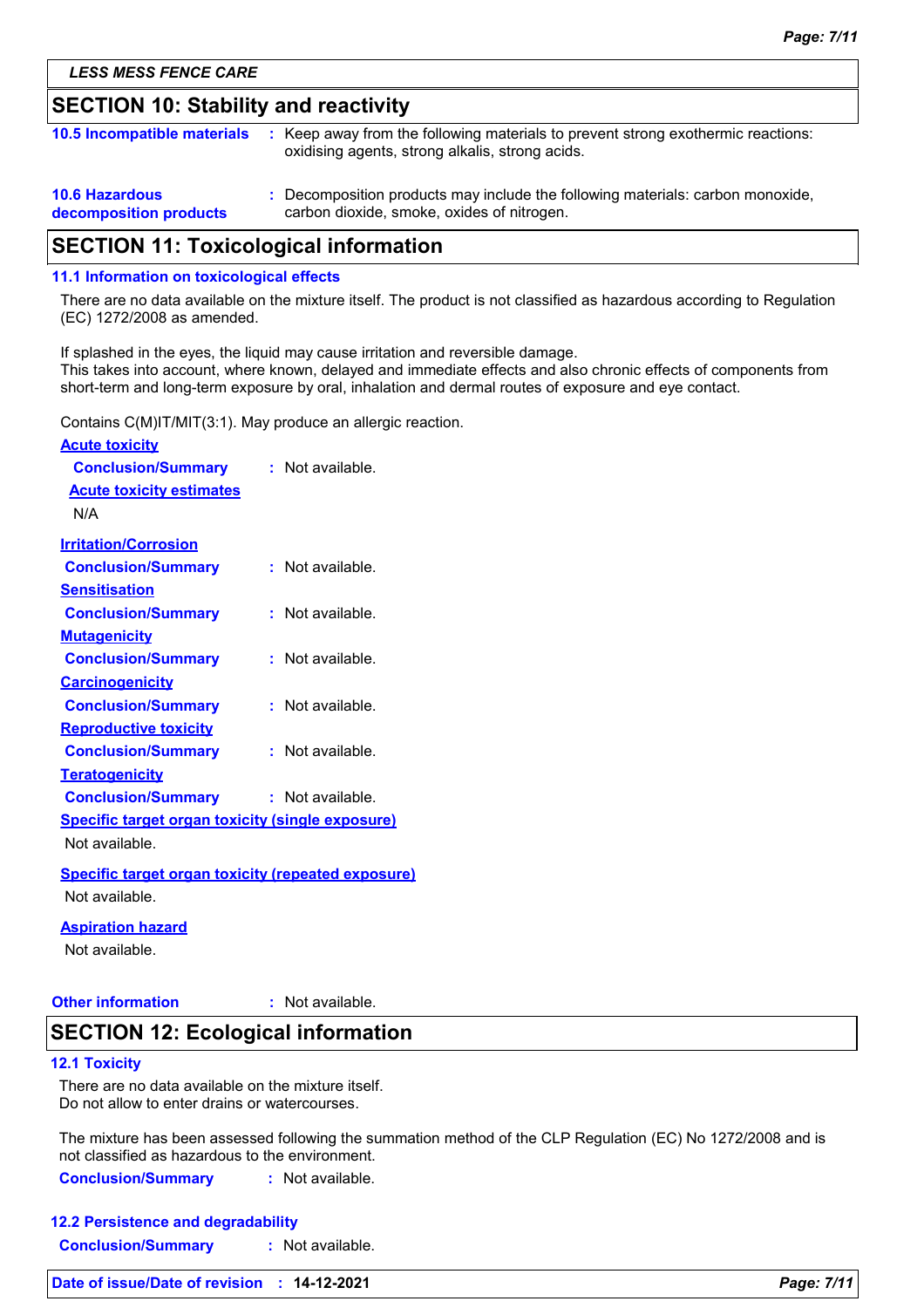### **SECTION 12: Ecological information**

#### **12.3 Bioaccumulative potential**

Not available.

| <b>12.4 Mobility in soil</b>          |                  |
|---------------------------------------|------------------|
| <b>Soil/water partition</b>           | : Not available. |
| <b>coefficient</b> (K <sub>oc</sub> ) |                  |
| <b>Mobility</b>                       | : Not available. |

#### **12.5 Results of PBT and vPvB assessment**

This mixture does not contain any substances that are assessed to be a PBT or a vPvB.

| <b>12.6 Other adverse effects</b> | * No known significant effects or critical hazards. |
|-----------------------------------|-----------------------------------------------------|
|-----------------------------------|-----------------------------------------------------|

### **SECTION 13: Disposal considerations**

The information in this section contains generic advice and guidance. The list of Identified Uses in Section 1 should be consulted for any available use-specific information provided in the Exposure Scenario(s).

#### **13.1 Waste treatment methods**

| <b>Product</b>                 |           |                                                                                                                                                                                                                                                                                                                                                                                                                                                                                                                                                    |
|--------------------------------|-----------|----------------------------------------------------------------------------------------------------------------------------------------------------------------------------------------------------------------------------------------------------------------------------------------------------------------------------------------------------------------------------------------------------------------------------------------------------------------------------------------------------------------------------------------------------|
| <b>Methods of disposal</b>     |           | The generation of waste should be avoided or minimised wherever possible.<br>Disposal of this product, solutions and any by-products should at all times comply<br>with the requirements of environmental protection and waste disposal legislation<br>and any regional local authority requirements. Dispose of surplus and non-<br>recyclable products via a licensed waste disposal contractor. Waste should not be<br>disposed of untreated to the sewer unless fully compliant with the requirements of<br>all authorities with jurisdiction. |
| <b>Hazardous waste</b>         |           | : Within the present knowledge of the supplier, this product is not regarded as<br>hazardous waste, as defined by EU Directive 2008/98/EC.                                                                                                                                                                                                                                                                                                                                                                                                         |
| <b>Disposal considerations</b> |           | Do not allow to enter drains or watercourses.<br>Dispose of according to all federal, state and local applicable regulations.<br>If this product is mixed with other wastes, the original waste product code may no<br>longer apply and the appropriate code should be assigned.<br>For further information, contact your local waste authority.                                                                                                                                                                                                   |
| <b>Packaging</b>               |           |                                                                                                                                                                                                                                                                                                                                                                                                                                                                                                                                                    |
| <b>Methods of disposal</b>     |           | The generation of waste should be avoided or minimised wherever possible. Waste<br>packaging should be recycled. Incineration or landfill should only be considered<br>when recycling is not feasible.                                                                                                                                                                                                                                                                                                                                             |
| <b>Disposal considerations</b> |           | Using information provided in this safety data sheet, advice should be obtained from<br>the relevant waste authority on the classification of empty containers.<br>Empty containers must be scrapped or reconditioned.<br>Dispose of containers contaminated by the product in accordance with local or<br>national legal provisions.                                                                                                                                                                                                              |
| <b>Type of packaging</b>       |           | European waste catalogue (EWC)                                                                                                                                                                                                                                                                                                                                                                                                                                                                                                                     |
| <b>CEPE Paint Guidelines</b>   | 15 01 10* | packaging containing residues of or contaminated by<br>hazardous substances                                                                                                                                                                                                                                                                                                                                                                                                                                                                        |
| <b>Special precautions</b>     |           | : This material and its container must be disposed of in a safe way. Empty containers<br>or liners may retain some product residues. Avoid dispersal of spilt material and<br>runoff and contact with soil, waterways, drains and sewers.                                                                                                                                                                                                                                                                                                          |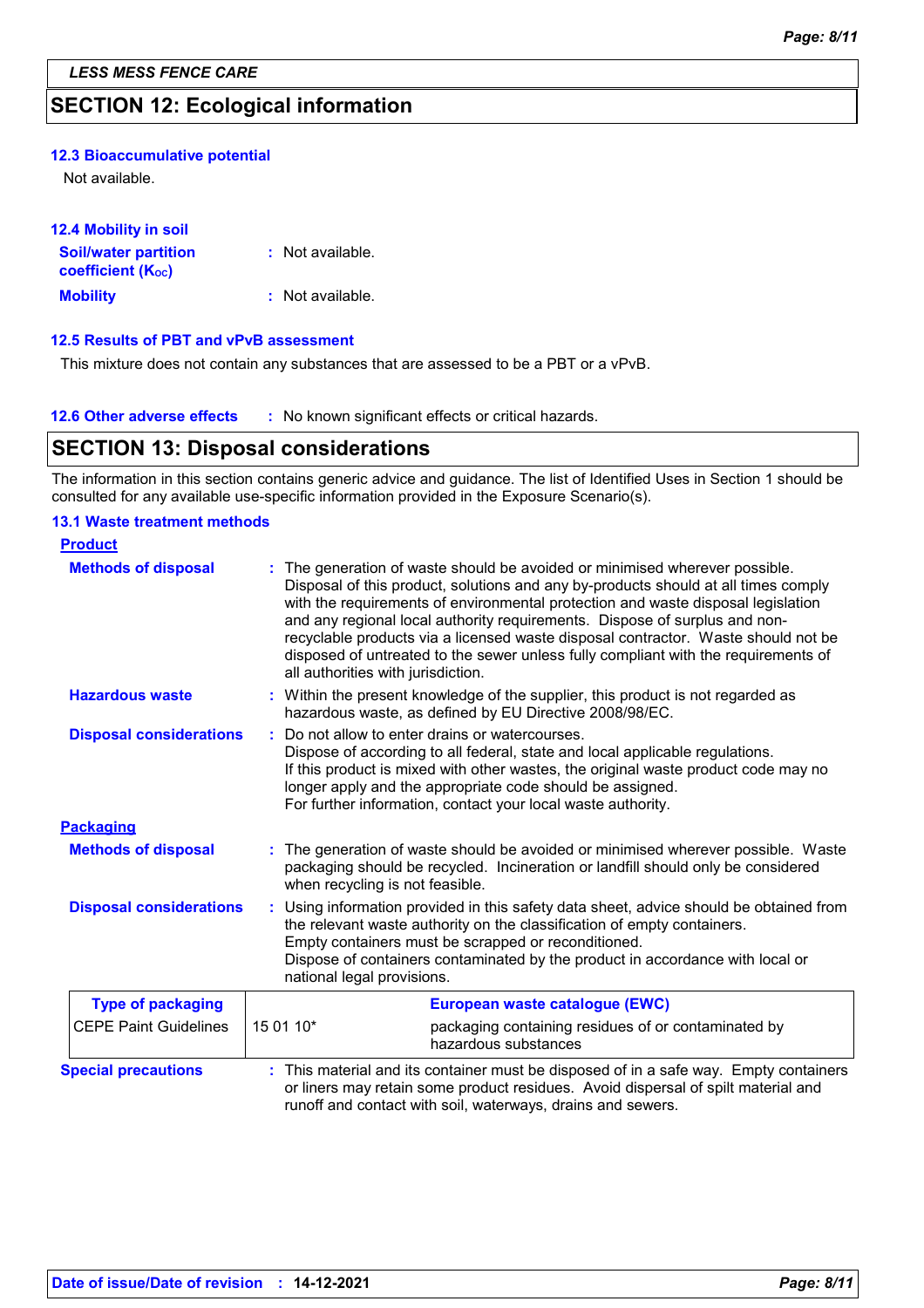*LESS MESS FENCE CARE*

### **SECTION 14: Transport information**

### **Information pertaining to IATA and ADN is considered not relevant since the material is not packaged in the correct approved packaging required of these methods of transport.**

|                                                                         | <b>ADR</b>                                                                                                                                                                                                             | <b>IMDG</b>     |
|-------------------------------------------------------------------------|------------------------------------------------------------------------------------------------------------------------------------------------------------------------------------------------------------------------|-----------------|
| 14.1 UN number                                                          | Not regulated.                                                                                                                                                                                                         | Not regulated.  |
| 14.2 UN proper<br>shipping name                                         | Not applicable.                                                                                                                                                                                                        | Not applicable. |
| <b>14.3 Transport</b><br>hazard class(es)<br><b>Class</b>               | Not applicable.                                                                                                                                                                                                        | Not applicable. |
| <b>Subsidiary class</b>                                                 | $\blacksquare$                                                                                                                                                                                                         | $\blacksquare$  |
| <b>14.4 Packing group</b>                                               | Not applicable.                                                                                                                                                                                                        | Not applicable. |
| 14.5<br><b>Environmental</b><br><b>hazards</b>                          |                                                                                                                                                                                                                        |                 |
| <b>Marine pollutant</b>                                                 | No.                                                                                                                                                                                                                    | No.             |
| <b>Marine pollutant</b><br><b>substances</b>                            |                                                                                                                                                                                                                        | Not available.  |
| <b>14.6 Special</b><br>precautions for<br>user                          | Transport within user's premises: always<br>transport in closed containers that are upright<br>and secure. Ensure that persons transporting<br>the product know what to do in the event of an<br>accident or spillage. |                 |
| <b>HI/Kemler number</b>                                                 | Not available.                                                                                                                                                                                                         |                 |
| <b>Emergency</b><br>schedules (EmS)                                     |                                                                                                                                                                                                                        | Not applicable. |
| <b>14.7 Transport in bulk</b><br>according to IMO<br><b>instruments</b> | : Not applicable.                                                                                                                                                                                                      |                 |
| <b>Additional</b><br><b>information</b>                                 |                                                                                                                                                                                                                        |                 |

### **SECTION 15: Regulatory information**

### **15.1 Safety, health and environmental regulations/legislation specific for the substance or mixture EU Regulation (EC) No. 1907/2006 (REACH)**

### **Annex XIV - List of substances subject to authorisation**

**Annex XIV**

None of the components are listed, or the component present is below its threshold.

**Substances of very high concern**

None of the components are listed, or the component present is below its threshold.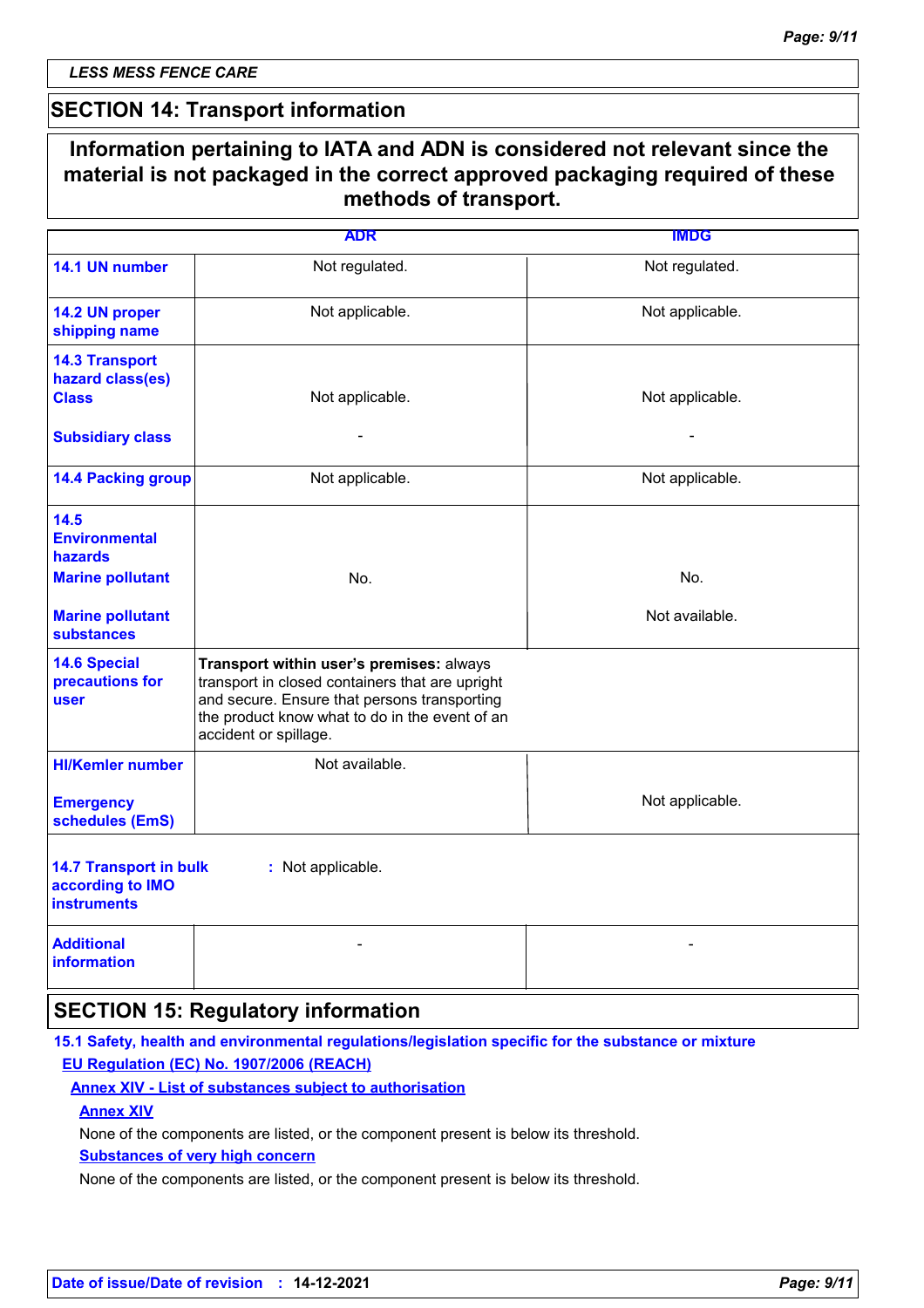### **SECTION 15: Regulatory information**

| <b>Annex XVII - Restrictions</b><br>: Not applicable.<br>on the manufacture,<br>placing on the market<br>and use of certain<br>dangerous substances,<br>mixtures and articles<br><b>Other EU regulations</b>           |
|------------------------------------------------------------------------------------------------------------------------------------------------------------------------------------------------------------------------|
| Ozone depleting substances (1005/2009/EU)<br>Not listed.                                                                                                                                                               |
| <b>Prior Informed Consent (PIC) (649/2012/EU)</b><br>Not listed.                                                                                                                                                       |
| <b>Seveso Directive</b><br>This product is not controlled under the Seveso Directive.<br><b>International regulations</b><br><b>Chemical Weapon Convention List Schedules I, II &amp; III Chemicals</b><br>Not listed. |
| <b>Montreal Protocol</b><br>Not listed.                                                                                                                                                                                |
| <b>Stockholm Convention on Persistent Organic Pollutants</b><br>Not listed.                                                                                                                                            |
| <b>Rotterdam Convention on Prior Informed Consent (PIC)</b><br>Not listed.                                                                                                                                             |
| <b>UNECE Aarhus Protocol on POPs and Heavy Metals</b><br>Not listed.                                                                                                                                                   |
| <b>15.2 Chemical safety</b><br>: No Chemical Safety Assessment has been carried out.<br>assessment                                                                                                                     |
|                                                                                                                                                                                                                        |

# **SECTION 16: Other information**

**CEPE code :** 7  $\nabla$  Indicates information that has changed from previously issued version. **Abbreviations and acronyms :** ATE = Acute Toxicity Estimate CLP = Classification, Labelling and Packaging Regulation [Regulation (EC) No. 1272/2008] DMEL = Derived Minimal Effect Level DNEL = Derived No Effect Level EUH statement = CLP-specific Hazard statement N/A = Not available PBT = Persistent, Bioaccumulative and Toxic PNEC = Predicted No Effect Concentration RRN = REACH Registration Number SGG = Segregation Group vPvB = Very Persistent and Very Bioaccumulative

**Procedure used to derive the classification according to Regulation (EC) No. 1272/2008 [CLP/GHS]**

| <b>Classification</b> | <b>Justification</b> |
|-----------------------|----------------------|
| Not classified.       |                      |

**Full text of abbreviated H statements**

Not applicable.

#### **Full text of classifications [CLP/GHS]**

Not applicable.